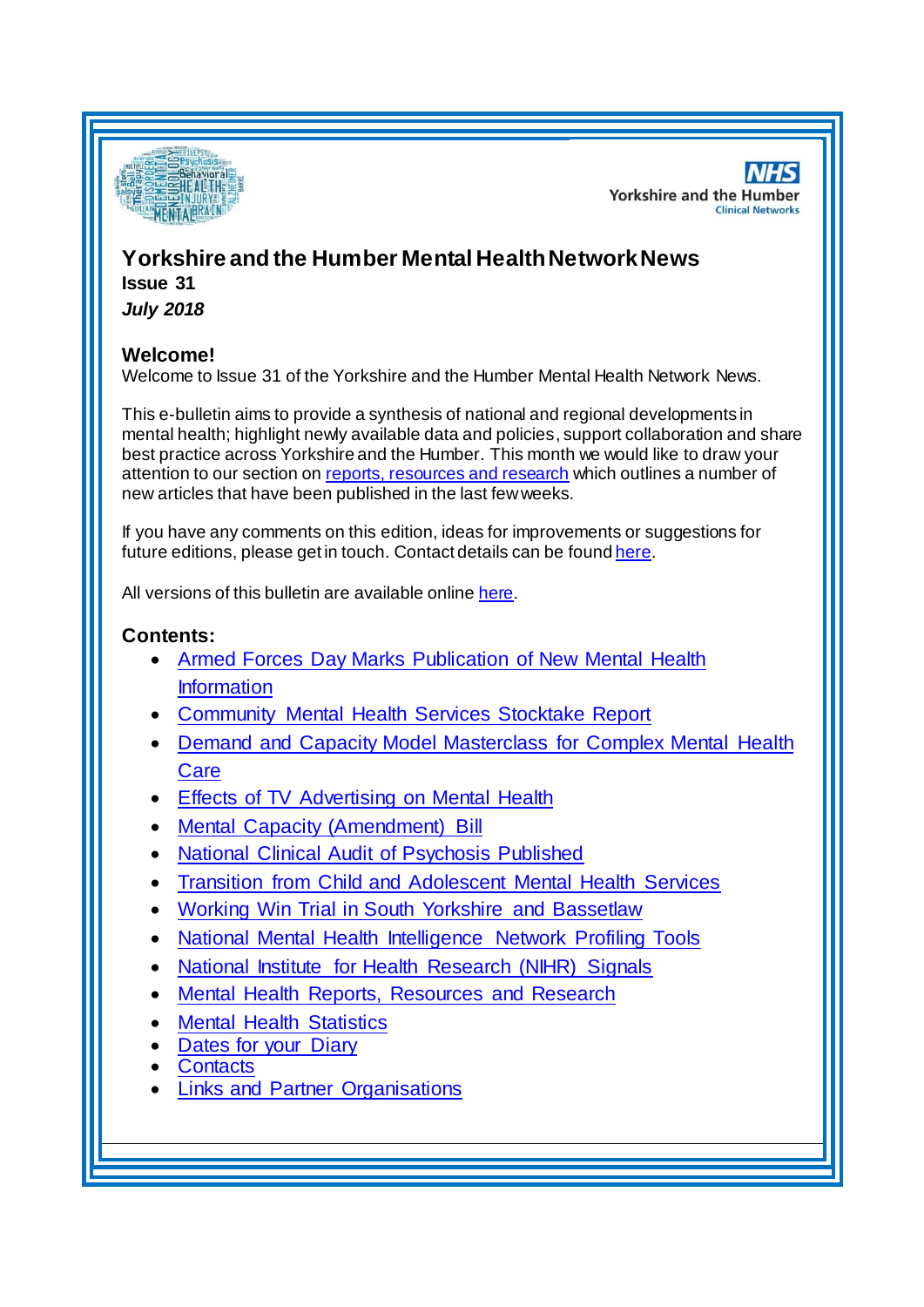### <span id="page-1-0"></span>**Armed Forces Day Marks Publication of New Mental Health Information**

NHS England has published a new leaflet that sets out information on the dedicated care and treatment available for service personnel approaching discharge and veterans who are struggling with their mental health. The leaflet can be accessed onlin[e here](https://www.nhs.uk/NHSEngland/Militaryhealthcare/veterans-families-reservists/Documents/673_NHS%20Veterans%27%20Mental%20Health%20leaflet%20S17%20Online.pdf).

### <span id="page-1-1"></span>**Community Mental Health Services Stocktake Report**

The NHS Benchmarking Network has developed a Community Mental Health Services stocktake report. The report can be accessed [here](http://www.yhscn.nhs.uk/media/PDFs/MH%20North/NHSBN%20CMHS%20Report%20North%20Region%2019-07-2018.pdf). There are also Sustainability and Transformation Partnership (STP)/Integrated Care System (ICS) level reports available. These reports include information on Social Care and additional primary care metrics and are available under the NHS Benchmarking Network website [here.](https://www.nhsbenchmarking.nhs.uk/community-mental-health-stocktake)

#### <span id="page-1-2"></span>**Demand and Capacity Model Masterclass for Complex Mental Health Care**

The NHS England Demand and Capacity Programme invite you to attend one of their advanced masterclasses to work with their technical team on the High Complexity Model. The masterclass will give detailed and focussed training on the model, and provide the opportunity to use your own data to model your service. These masterclasses will take place in London and Leeds from August to October.

To get the most out of this training, participants are asked to:

- Have either graduated from, or be in training on, the Demand and Capacity Trainer Programme, or, have attended a one day face to face training course.
- Bring a colleague. One of you needs to have an operational role, the other, an analytics or business intelligence role.
- Gather and bring along activity data that has been aggregated into demand data (please see template **[here](https://www.england.nhs.uk/north/wp-content/uploads/sites/5/2018/07/Template-aggregated-data-sample-High-Complexity-model.xlsx)** and the draft guide on how to group patients **[here](http://www.yhscn.nhs.uk/media/PDFs/MH%20North/Grouping%20patients%20guidance%20V%200.2.pdf)**).
- Have a sound understanding of core demand and capacity principles. These will not be taught on the day for example, basic statistical descriptors, SPC Charts, how to calculate required capacity, mapping patient pathways.
- Complete the self-assessment exercise **[here](https://www.england.nhs.uk/north/wp-content/uploads/sites/5/2018/07/Assesment-HCM.docx)** and be confident in the principles assessed.
- Bring your own laptop (please use Windows systems).

If you meet the eligibility criteria above, please see **[here](https://www.eventbrite.co.uk/e/demand-and-capacity-model-masterclass-tickets-47995199935)** for further information and to register.

#### <span id="page-1-3"></span>**Effects of TV Advertising on Mental Health**

NHS England has written to the Advertising Standards Agency about adverts for cosmetic surgery during Love Island. The Mental Health Network has issued [a response](http://www.nhsconfed.org/media-centre/2018/07/mental-health-network-says-look-harder-at-effects-of-tv-advertising-on-mental-health) stating: "we know young women are the fastest growing group suffering from mental health issues, that anxiety problems are more common among women aged 16 to 24 and that a quarter of women in this age bracket have reported self-harming. Issues around body image will only add fuel to the fire so this is a really important intervention which our members support."

## **Mental Capacity (Amendment) Bill**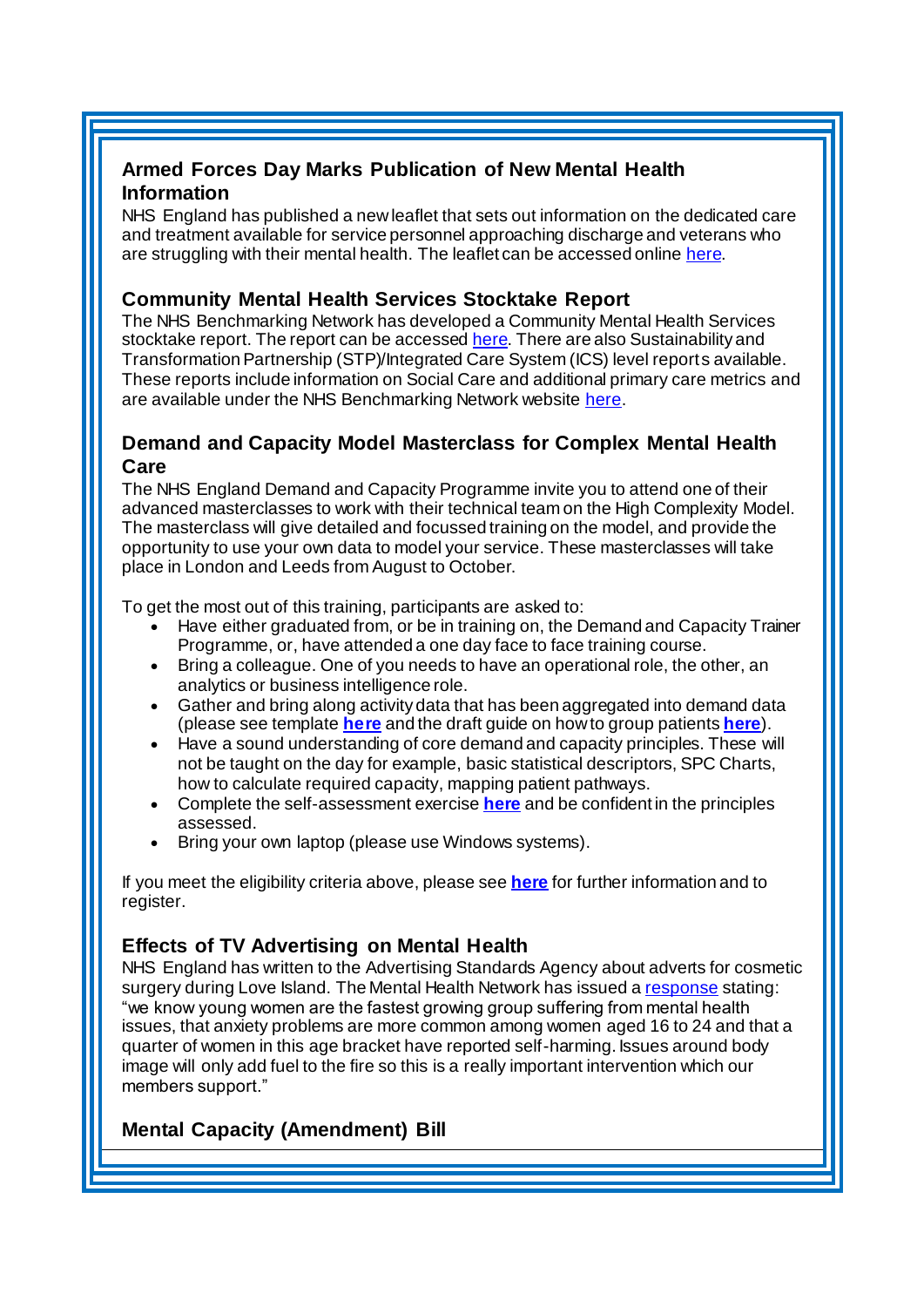Th[e Mental Capacity \(Amendment\) Bill](https://www.gov.uk/government/news/new-law-introduced-to-protect-vulnerable-people-in-care) was introduced to the House of Lords on 3 July and seeks to replace the current system known as 'Deprivation of Liberty Safeguards' (DoLs). DoLs was criticised by a 2017 Law Commission review for being too complex and bureaucratic. The government has now developed a new system, known as Liberty Protection Safeguards, which will become law through the bill.

### <span id="page-2-0"></span>**National Clinical Audit of Psychosis Published**

The Healthcare Quality Improvement Partnership has published National Clinical Audit of [Psychosis: National Report for the Core Audit](https://www.hqip.org.uk/resource/national-clinical-audit-of-psychosis-core-audit-report-2018/#.W0cHgdJKhaQ). This report presents the findings from the core audit of the National Clinical Audit of Psychosis (NCAP). The audit focused on four issues relating to the quality of care provided for people with psychotic disorders: management of physical health, prescribing practice, access to psychological therapies and outcomes.

### <span id="page-2-1"></span>**Transition from Child and Adolescent Mental Health Services**

The Healthcare Safety Investigation Branch has publishe[d Investigation into the](https://www.hsib.org.uk/investigations-cases/transition-from-child-and-adolescent-mental-health-services-to-adult-mental-health-services/final-report/)  [transition from child and adolescent mental health services to adult](https://www.hsib.org.uk/investigations-cases/transition-from-child-and-adolescent-mental-health-services-to-adult-mental-health-services/final-report/) mental health [services.](https://www.hsib.org.uk/investigations-cases/transition-from-child-and-adolescent-mental-health-services-to-adult-mental-health-services/final-report/) The investigation reviewed the transition of care from child and adolescent to adult mental health services to understand how variations in the transition impacts the safe and effective care of young people. A number of recommendations have been made to NHS organisations to make the transition smoother and safer.

## <span id="page-2-2"></span>**Working Win Trial in South Yorkshire and Bassetlaw**

A new Government funded project to help people with common physical health problems or mental health issues to get into or stay in work is now being trialled in the Sheffield area. The project[, Working Win](https://www.yhahsn.org.uk/working-win-trial-starts-sheffield-city-region/), has been implemented by the South Yorkshire and Bassetlaw Integrated Care System.

#### **National Mental Health Intelligence Network Profiling Tools**

The National Mental Health Intelligence Network (NMHIN) has been conducting further developments on their suite of mental health profiling tools. Click on the links below to access the updates:

- **[Common Mental Health Disorders](http://links.govdelivery.com/track?type=click&enid=ZWFzPTEmbXNpZD0mYXVpZD0mbWFpbGluZ2lkPTIwMTcxMjA1LjgxOTE2MDgxJm1lc3NhZ2VpZD1NREItUFJELUJVTC0yMDE3MTIwNS44MTkxNjA4MSZkYXRhYmFzZWlkPTEwMDEmc2VyaWFsPTE2OTcwMTE4JmVtYWlsaWQ9c2FyYWguYm91bEBuaHMubmV0JnVzZXJpZD1zYXJhaC5ib3VsQG5ocy5uZXQmdGFyZ2V0aWQ9JmZsPSZleHRyYT1NdWx0aXZhcmlhdGVJZD0mJiY=&&&104&&&https://fingertips.phe.org.uk/profile-group/mental-health/profile/common-mental-disorders)**
- **[Crisis Care](http://links.govdelivery.com/track?type=click&enid=ZWFzPTEmbXNpZD0mYXVpZD0mbWFpbGluZ2lkPTIwMTcxMjA1LjgxOTE2MDgxJm1lc3NhZ2VpZD1NREItUFJELUJVTC0yMDE3MTIwNS44MTkxNjA4MSZkYXRhYmFzZWlkPTEwMDEmc2VyaWFsPTE2OTcwMTE4JmVtYWlsaWQ9c2FyYWguYm91bEBuaHMubmV0JnVzZXJpZD1zYXJhaC5ib3VsQG5ocy5uZXQmdGFyZ2V0aWQ9JmZsPSZleHRyYT1NdWx0aXZhcmlhdGVJZD0mJiY=&&&105&&&https://fingertips.phe.org.uk/profile-group/mental-health/profile/crisis-care)**
- **[Mental Health and Wellbeing JSNA Profile](http://links.govdelivery.com/track?type=click&enid=ZWFzPTEmbXNpZD0mYXVpZD0mbWFpbGluZ2lkPTIwMTcxMjA1LjgxOTE2MDgxJm1lc3NhZ2VpZD1NREItUFJELUJVTC0yMDE3MTIwNS44MTkxNjA4MSZkYXRhYmFzZWlkPTEwMDEmc2VyaWFsPTE2OTcwMTE4JmVtYWlsaWQ9c2FyYWguYm91bEBuaHMubmV0JnVzZXJpZD1zYXJhaC5ib3VsQG5ocy5uZXQmdGFyZ2V0aWQ9JmZsPSZleHRyYT1NdWx0aXZhcmlhdGVJZD0mJiY=&&&106&&&https://fingertips.phe.org.uk/profile-group/mental-health/profile/mh-jsna)**
- **[Severe Mental Illness](http://links.govdelivery.com/track?type=click&enid=ZWFzPTEmbXNpZD0mYXVpZD0mbWFpbGluZ2lkPTIwMTcxMjA1LjgxOTE2MDgxJm1lc3NhZ2VpZD1NREItUFJELUJVTC0yMDE3MTIwNS44MTkxNjA4MSZkYXRhYmFzZWlkPTEwMDEmc2VyaWFsPTE2OTcwMTE4JmVtYWlsaWQ9c2FyYWguYm91bEBuaHMubmV0JnVzZXJpZD1zYXJhaC5ib3VsQG5ocy5uZXQmdGFyZ2V0aWQ9JmZsPSZleHRyYT1NdWx0aXZhcmlhdGVJZD0mJiY=&&&108&&&https://fingertips.phe.org.uk/profile-group/mental-health/profile/severe-mental-illness)**
- **[Suicide Prevention Profile](http://links.govdelivery.com/track?type=click&enid=ZWFzPTEmbXNpZD0mYXVpZD0mbWFpbGluZ2lkPTIwMTgwNjA1LjkwNzEwNzExJm1lc3NhZ2VpZD1NREItUFJELUJVTC0yMDE4MDYwNS45MDcxMDcxMSZkYXRhYmFzZWlkPTEwMDEmc2VyaWFsPTE3MDEzODU4JmVtYWlsaWQ9c2FyYWguYm91bEBuaHMubmV0JnVzZXJpZD1zYXJhaC5ib3VsQG5ocy5uZXQmdGFyZ2V0aWQ9JmZsPSZleHRyYT1NdWx0aXZhcmlhdGVJZD0mJiY=&&&104&&&https://fingertips.phe.org.uk/profile-group/mental-health/profile/suicide)**

To receive updates directly from NMHIN visit the [PHE subscriptions page](http://links.govdelivery.com/track?type=click&enid=ZWFzPTEmbXNpZD0mYXVpZD0mbWFpbGluZ2lkPTIwMTgwMjA3Ljg0OTY1MzgxJm1lc3NhZ2VpZD1NREItUFJELUJVTC0yMDE4MDIwNy44NDk2NTM4MSZkYXRhYmFzZWlkPTEwMDEmc2VyaWFsPTE2OTgzNDk5JmVtYWlsaWQ9c2FyYWguYm91bEBuaHMubmV0JnVzZXJpZD1zYXJhaC5ib3VsQG5ocy5uZXQmdGFyZ2V0aWQ9JmZsPSZleHRyYT1NdWx0aXZhcmlhdGVJZD0mJiY=&&&107&&&https://public.govdelivery.com/accounts/UKHPA/subscribers/new?preferences=true) and select 'Mental Health Dementia and Neurology'.

#### <span id="page-2-3"></span>**National Institute for Health Research (NIHR) Signals**

The latest series of summaries of recently published research by the NIHR contain information on: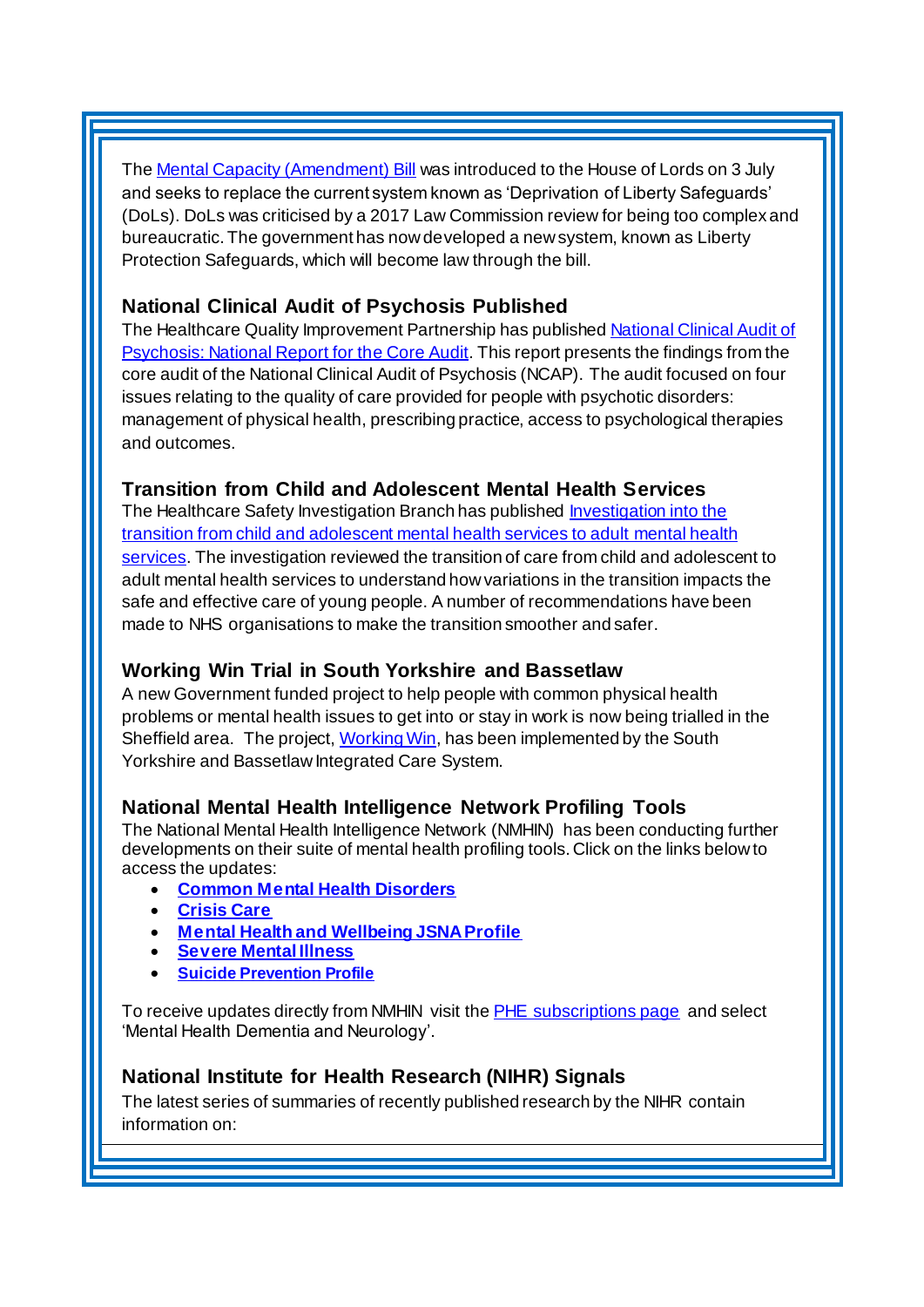#### [Lamotrigine is not effective for the treatment of borderline personality disorder](https://discover.dc.nihr.ac.uk/content/signal-000617/lamotrigine-is-not-effective-for-the-treatment-of-borderline-personality-disorder)

The summaries intend to provide decision makers in health and social care organisations with evidence they can use to improve patient care.

#### **Mental Health Reports, Resources and Research**

The Centre for Mental Health has publishe[d Review of the National Childbirth Trust](https://www.centreformentalhealth.org.uk/review-of-the-national-childbirth-trust-hidden-half-report-and-gp-consultation)  *Hidden Half* [Report and GP consultation.](https://www.centreformentalhealth.org.uk/review-of-the-national-childbirth-trust-hidden-half-report-and-gp-consultation) This report, commissioned by the National Childbirth Trust, explores the implications of extending the current six-week health check for babies to include a consultation about the wellbeing of the mother. It concludes that an additional health check with GPs would provide an important opportunity to help women whose difficulties were missed during pregnancy.

NHS England has publishe[d More Power to People with a Learning Disability](https://www.england.nhs.uk/publication/more-power-to-people-with-a-learning-disability/). This document is an easy read summary of the paper 'Shifting the balance of power' in Advances in Mental Health and Intellectual Disability (2018, issue 3), and describes how health and social care providers can give more power to people with a learning disability in the context of transforming care. NHS England has published also publishe[d Guide to Making Information Accessible for People with a Learning Disability](https://www.england.nhs.uk/publication/guide-to-making-information-accessible-for-people-with-a-learning-disability/) and Ask [Listen Do: Top Tips for Families and Carers](https://www.england.nhs.uk/publication/ask-listen-do-top-tips-for-families-and-carers/).

NHS England has publishe[d Delivering Effective Mental Health Therapies in Primary Care](https://www.england.nhs.uk/blog/delivering-effective-mental-health-therapies-in-primary-care/)  [for Anxiety and Depression on a Group or Self-guided Basis](https://www.england.nhs.uk/blog/delivering-effective-mental-health-therapies-in-primary-care/). This article concludes that with nine out of ten adults with mental health problems supported in primary care, colocation of mental health therapists is a way of maximising the effectiveness of healthcare support. To accompany this article NHS England has also published two case studies: [Setting up an integrated GP clinic in North East Hampshire,](https://www.england.nhs.uk/publication/setting-up-an-integrated-gp-clinic-in-north-east-hampshire/) which looks at how integrated GP clinics run by a GP partnership in partnership with Improving Access to Psychological Therapies and Long Term Conditions service TalkPlus, has seen a sharing of physical and mental health expertise to improve patient care and **Calderdale: Integrating mental** [health therapy in primary care](https://www.england.nhs.uk/publication/calderdale-integrating-mental-health-therapy-in-primary-care/), which illustrates the positive impact of integrated mental and physical health services have had in a primary care settings

NHS England has also publishe[d Transforming Services for Forensic Patients](https://www.england.nhs.uk/blog/transforming-services-for-forensic-patients/). The New Care Models programme shows how NHS England is working with its partners to transform mental health services and provide equal status with physical health.

NHS Improvement has published four examples of Learning Disability Improvement Grab [Guides.](https://improvement.nhs.uk/resources/learning-disability-improvement-guides/) The guides aim to support providers to improve the care they deliver for people with learning disabilities, autism or both. NHS Improvement has also published Learning [Disabilities Improvement Shout-Outs](https://improvement.nhs.uk/resources/learning-disabilities-improvement-shout-outs/). These are short films focused on four people's lives which have been improved as a result of the support, care and intervention provided by four NHS trusts.

The Mental Health Foundation has published **Evaluation of Re:Connect and Time and**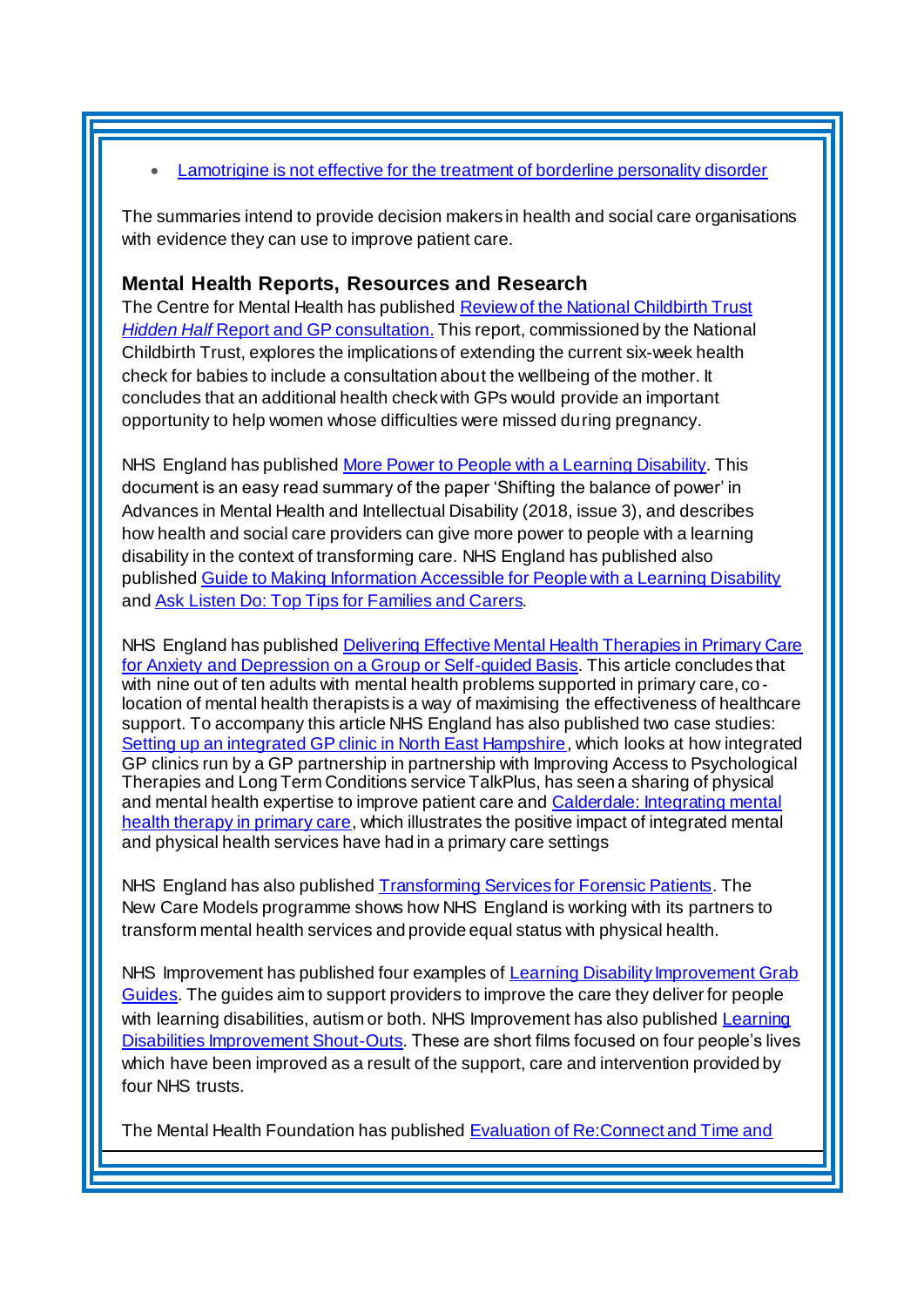[Space Peer Mentoring Projects](https://www.mentalhealth.org.uk/publications/evaluation-reconnect-and-time-and-space-peer-mentoring-projects). This report is an evaluation of mental health carers peer mentoring project and outlines the main findings drawn from interviews and surveys conducted with mentees, mentors, volunteers, staff members, and referral agencies. It outlines the successes and challenges experienced since its inception and assesses the merits of peer mentoring as a form of support.

### <span id="page-4-0"></span>**Mental Health Statistics**

The following statistics have recently been released please click on the links to review further:

- <span id="page-4-1"></span> [Learning Disability Services Monthly Statistics Provisional Statistics](https://digital.nhs.uk/data-and-information/publications/statistical/learning-disability-services-statistics/learning-disability-services-monthly-statistics---provisional-statistics-at-june-2018-mhsds-april-2018-final): June 2018, MHSDS: April 2018 Final
- [Mental Health Services Monthly Statistics: Final April](https://digital.nhs.uk/data-and-information/publications/statistical/mental-health-services-monthly-statistics/mental-health-services-monthly-statistics-final-april-provisional-may-2018): Provisional May 2018
- [Out of Area Placements in Mental Health Services:](https://digital.nhs.uk/data-and-information/publications/statistical/out-of-area-placements-in-mental-health-services/april-2018) April 2018
- [Psychological Therapies: reports on the use of IAPT services, England](https://digital.nhs.uk/data-and-information/publications/statistical/psychological-therapies-report-on-the-use-of-iapt-services/psychological-therapies-reports-on-the-use-of-iapt-services-england-april-2018-final-including-reports-on-the-iapt-pilots): April 2018 final, including reports on the IAPT pilots

### **Dates for your Diary**

#### **Yorkshire and the Humber Mental Health Network Events:**

- Tuesday 18 September 2018, 10:00-15:30, **Yorkshire and the Humber Senior PWP Network,** Venue to be confirmed, Leeds. To book your place email **Sarah** [Boul.](mailto:sarah.boul@nhs.net?subject=Senior%20PWP%20Network)
- Wednesday 3 October 2018, 09:45-15:45, **Yorkshire and the Humber IAPT Providers' Network,** Venue to be confirmed, Leeds. To book your place email [Sarah Boul.](mailto:sarah.boul@nhs.net?subject=IAPT%20Providers%20Network)

#### **Other Events:**

 **SafeTALK Course**, which aims to teach participants four basic steps to recognise if someone is having thoughts of suicide and how to connect them with resources that can help. Available on various dates throughout 2018.

**For further information, and to check course availability, email: [wdu@york.gov.uk](mailto:wdu@york.gov.uk) or visit the websit[e here](http://www.yorkworkforcedevelopment.org.uk/).**

- Monday 10 September 2018, **World Suicide Prevention Day**. The international theme this year is 'Working Together to Prevent Suicide'.
- Monday 10 September 2018, 09:00-17:00, **Improving Physical Health Outcomes of People with Mental Health Conditions**, De Vere West One Conference Centre, London. To book your place clic[k here](https://www.healthcareconferencesuk.co.uk/event/1391/book). NB: There is a cost to attend this event.
- Thursday 13 September 2018, 09:00-17:00, **Integrating IAPT Services for Long-Term Conditions and Medically-Unexplained Symptoms**, Birmingham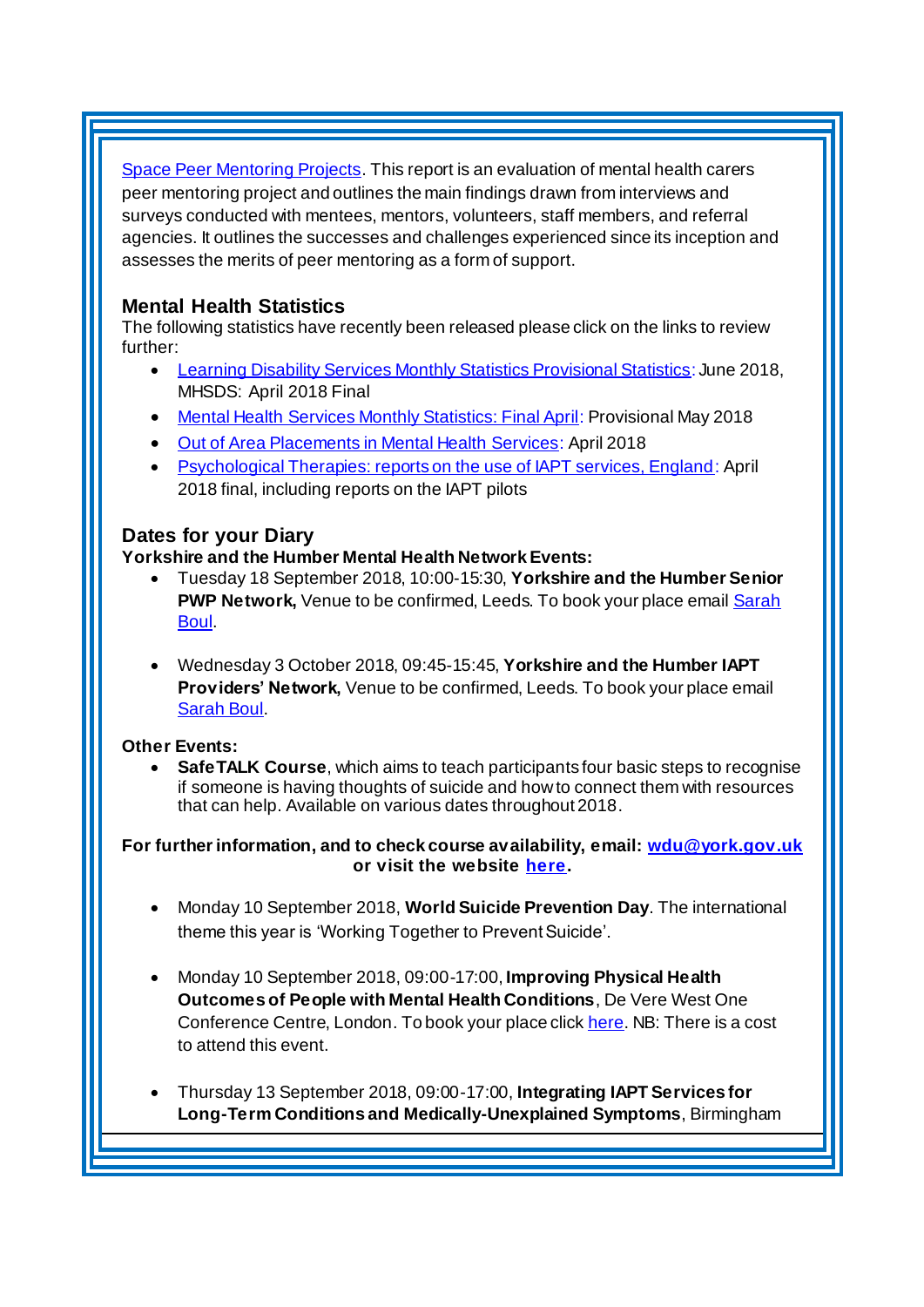City Football Ground, Birmingham. To book your place clic[k here](http://www.iapt-nnf.co.uk/Home/ViewEvent/92?utm_source=SBK%20Healthcare&utm_medium=email&utm_campaign=9574227_1864PT%205th%20email&dm_i=1SB0,5P7IR,MCTTTA,M6VN3,1). NB: There is a cost to attend this event.

- Friday 14 September 2018, 09:00-17:00, **Decision Making and Mental Capacity**, De Vere West One Conference Centre, London. To book your place click [here.](https://www.healthcareconferencesuk.co.uk/event/1360/book) NB: There is a cost to attend this event.
- Friday 21 September 2018, 09:00-17:00, **Preventing Suicide in Children and Young People**, De Vere West One Conference Centre, London. To book your place click [here.](https://www.healthcareconferencesuk.co.uk/event/1352/book) NB: There is a cost to attend this event.
- Wednesday 26 September 2018, 09:00-17:00, **Suicide Bereavement: Breaking the Silence**, Mercure Piccadilly Hotel, Manchester. To book your place click [here.](https://suicidebereavementuk.com/suicide-bereavement-conference) NB: There is a cost to attend this event.
- Friday 28 September 2018, 09:00-17:00, **Recovery Orientated Services in Mental Health**, De Vere West One Conference Centre, London. To book your place click [here.](https://www.healthcareconferencesuk.co.uk/event/1152/book) NB: There is a cost to attend this event.
- Monday 1 October 2018, 09:00-17:00, **Improving Mental Health Crisis Care Summit**, De Vere West One Conference Centre, London. To book your place click [here.](https://www.healthcareconferencesuk.co.uk/event/1171/book) NB: There is a cost to attend this event.
- Monday 8 October 2018, 09:00-17:00, **IAPT Long Term Conditions**, De Vere West One Conference Centre, London. To book your place clic[k here](https://www.healthcareconferencesuk.co.uk/event/1397/book). NB: There is a cost to attend this event.
- Friday 12 October 2018, 09:00-17:00, **The Mental Capacity Act Masterclass**, De Vere West One Conference Centre, London. To book your place clic[k here](https://www.healthcareconferencesuk.co.uk/event/1283/book). NB: There is a cost to attend this event.
- Wednesday 17 October 2018, 09:00-17:00, **Employment Advisors in IAPT National Networking Forum**, Birmingham City Football Ground, Birmingham. To book your place clic[k here.](http://www.iapt-nnf.co.uk/Home/ViewEvent/93?utm_source=SBK%20Healthcare&utm_medium=email&utm_campaign=9489940_New%20PT%20Employment&dm_i=1SB0,5NEHG,MCTTTA,LZ3VY,1) NB: There is a cost to attend this event.
- Friday 16 November 2018, 09:00-17:00, **Improving Mental Health Support for Asylum Seekers and Refugees**, De Vere West One Conference Centre, London. To book your place clic[k here.](https://www.healthcareconferencesuk.co.uk/event/1209/book) NB: There is a cost to attend this event.

#### <span id="page-5-0"></span>**Contacts**

If you would like to discuss any of the items included in this e-bulletin or would like further information about the Mental Health Network please contact: